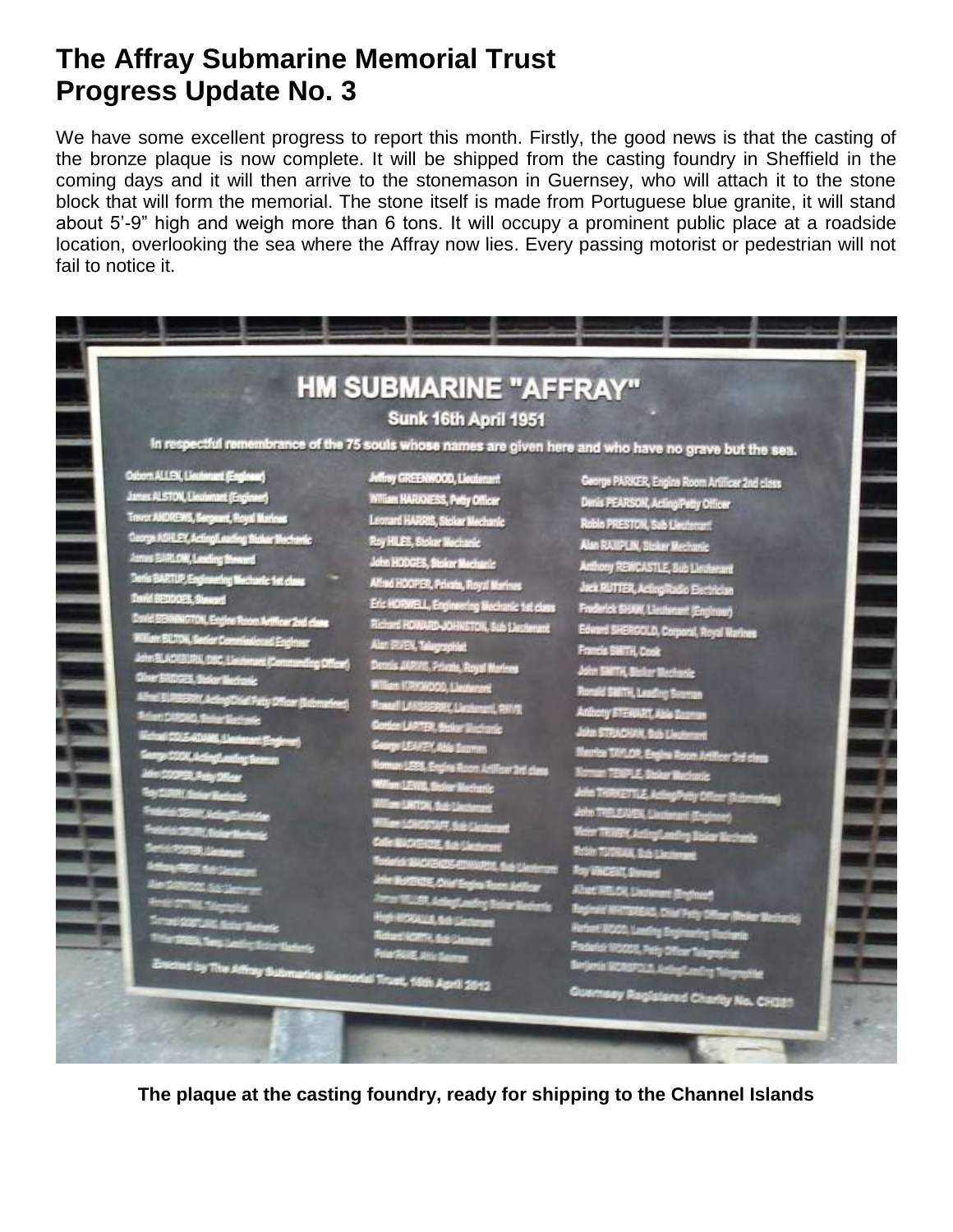Much progress has been made in finalising the construction of the Affray Memorial. Already we have, for example:

- Prepared a structural report on the Memorial as a requirement of the Planning Permission,
- Completed the casting the bronze plaque and arranged shipment to Guernsey,
- Consulted with the States of Alderney for a road closure order during the unveiling ceremony,
- Arranged for vegetation clearance around the area where the monument will be erected,
- Planned the arrangements to ship the stone plinth for the memorial from Guernsey to Alderney,
- Organised sightseeing trips for "rest day" activities on Sunday 15<sup>th</sup> and Monday 16<sup>th</sup> April 2012,
- Booked tables in local restaurants for evening meals, for those who have requested them,
- Discussed with TV & Radio media, for news broadcasts on Monday 16<sup>th</sup> and Tuesday 17<sup>th</sup> April 2012,
- Coordinated local hotel bookings, for those who have requested them,
- Arranging advertising and distribution of publicity leaflets,
- Ordered the manufacture of a stainless steel box for the "Time Capsule",
- Ordered a full size "White Ensign" Royal Navy flag for the unveiling of the memorial.

During the course of next month, we intend to carry out the following:

- Import the granite block from Portugal to Guernsey for the stonemason making the plinth,
- Relocating of two public benches near to Douglas Quay, to make space for the memorial,
- Excavate and complete the concrete foundations for the stone plinth,
- The stonemason on Guernsey will start cutting and carving the stone plinth,
- Improvements will be carried out to the footpath surfacing, where the monument will be displayed,
- Arranging for newspaper photographers and reporters to cover the events,

The BBC News team will be in attendance on Monday  $16<sup>th</sup>$  April to record the proceedings in Alderney and this report will be shown on the Monday evening TV news. The BBC radio team will also broadcast a live interview, which will be aired locally in the Channel Islands. The Alderney branch of the Royal British Legion is also participating and they will be providing standard bearers, as well as coordinating the delivery of the wreaths and assisting with placing them at the memorial.

The memorial unveiling is of course an outdoor event, but the weather should be mild in mid-April and the adjacent Braye Beach Hotel is literally only a few yards away from the location of the memorial. We have hired the use of the hotel bar lounge and the outdoor sun deck, which will be available to our Affray friends. Complimentary drinks and light refreshments will also be available to Affray guests, including a tot of genuine Navy rum for the toasts! The anticipated number of guests invited to the unveiling ceremony has now exceeded 100 persons, but there is still room for more! Any relatives, dependents or friends of the Affray are all very welcome to attend the unveiling ceremony. Please get in touch with Martin (e-mail address below), if you are interested in participating, or you would like a copy of the proposed itinerary. Advice on the availability of public transport options from the UK mainland and hotel accommodation in Alderney is also available if required.

The date for placing the "Time Capsule" into the foundations of the memorial has been brought forward to Thursday 12<sup>th</sup> April 2012, instead of Sunday 15<sup>th</sup> April, as previously announced. This is because of the logistics of getting the stone block to Alderney in time for the completion of the